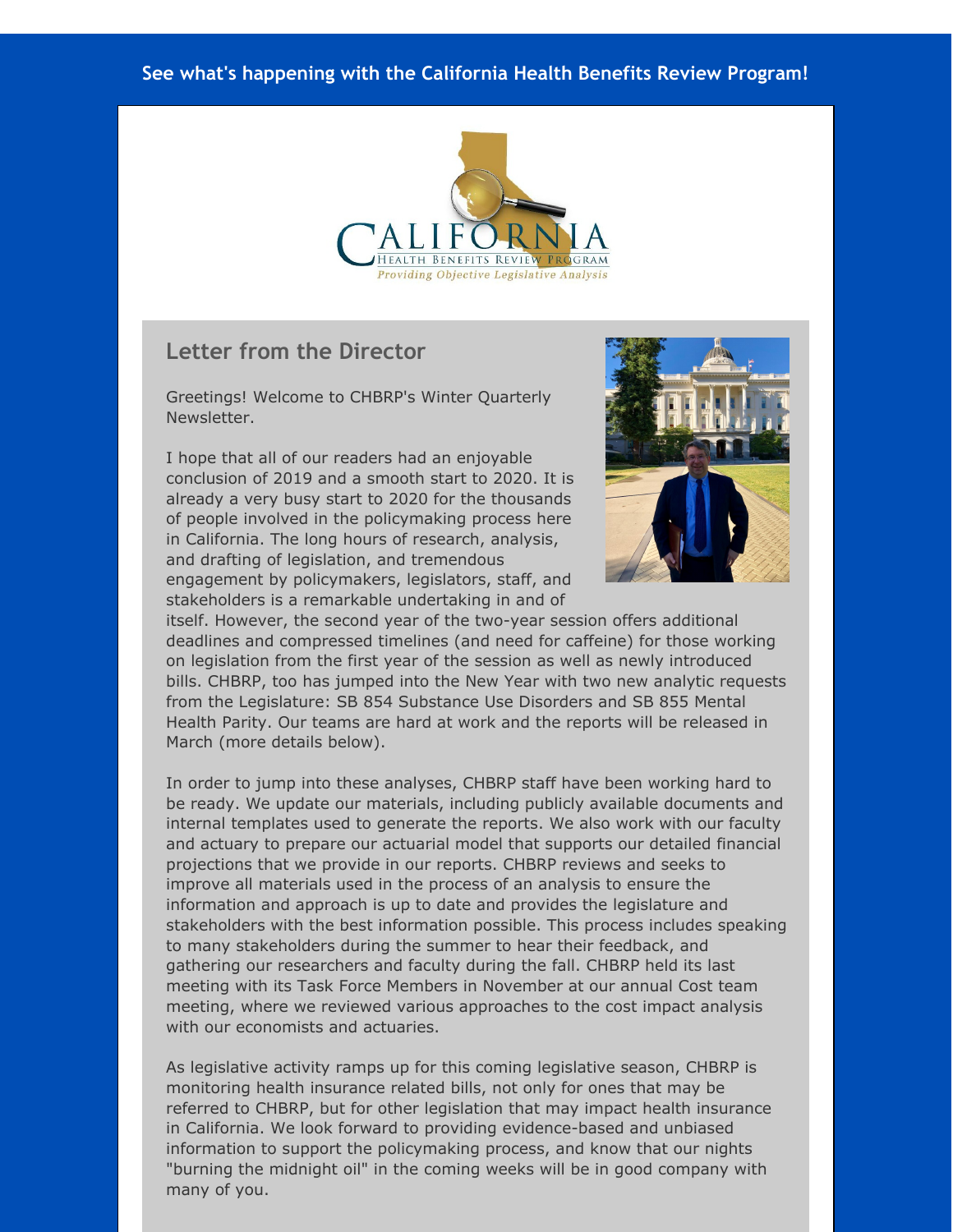Until next time, Garen

### **CHBRP Student Assistants**

We are so thankful for the continued work of our student assistants. Daryl Mangosing, MPH, completed his time with us in December as he prepares to delve further into his DrPH studies. We're grateful for all of his work!

We're pleased to share that our other two student assistants from the fall, Liliane Nienstedt and Sabrina Woll, will be continuing on with us this Spring.

# CHBRP's Legislative Briefing - Recap

Last Thursday, January 23, CHBRP hosted its annual Legislative Briefing in Sacramento. There, about 40 attendees from legislative offices, state agencies, health plans, and more received an overview of health insurance in California, CHBRP's charge and structure, and our analytic process, using the example of AB 767 (2019) Infertility. If you would like to review the PowerPoint slides from our presentations, please visit our [website](http://r20.rs6.net/tn.jsp?f=001aRun3w9pdLm7pHVA6xG_B5XqIXol7jHQPDct8iSxgZ_cuz0YugRQVrAE6cy5fyNunzVmRntUfpdQgZ_bOl8UJGDtLpr544nrtn_0F9g1rsY5DUy5pgLT-BnqfiglPfmebvywGQtGu0PUayGZ50TD60BvLGFldHd9nPoS8NscMlKNv9Hb5EoAWsOCTgsvwQj7CjdESoLTmqW1iQbTgj9nkBB0_x87j7w4N7XkjhASKbR7jUVk78sr0podK-fl6suLWPUNDCSBloAnmGZwl8nAT89oJHLAoc1f7-W56MqKBKyBjBoRqtqDTQFTveSuaujFOdvV5A8i13HH83GQDMYJVXNz5ay-tQlS8YmPC4hgPMSusD0LVo2UTMXuvh6hGYVW2LBEPIZmdzE=&c=&ch=) . Thank you to those of you who were able to attend!



## **2020 Requested Analyses**

CHBRP has been requested to analyze two bills as of January 29, 2020. Recent requests and the bill language CHBRP will be analyzing are available at [http://chbrp.com/recent\\_requests/index.php](http://r20.rs6.net/tn.jsp?f=001aRun3w9pdLm7pHVA6xG_B5XqIXol7jHQPDct8iSxgZ_cuz0YugRQVg3z7Z5OVf5QZfTJiS5fqmf8eI0nuoughJEcy_TuuLfixm7gm8HZo41E2XAWGFBCjkhTJ6z7LmgXUoT6OT4kP61euk0UAJCwsPYn1KxkFpySBUAhCfsGZIAFAMifXooxrfRMp5X-nlv1v-VI4l5HKVSlnSb3Nq2GmB4yR6wdoWdfjnJunk7R6fpnn4CTF9E0Eza70u_2BC-WGJqj7orL4S580nH747WjejmPs8xAFplfum6F9qIwU-_oodhfpxApFIDdxrsLUeTcSPB_e4nKpP964u3gbmqC2flVORGb2WGZ&c=&ch=).

All interested parties who believe they have scientific evidence relevant to CHBRP's analysis of proposed health insurance benefit mandates are encouraged to provide that information to CHBRP's staff within 14 days of the request. Information can be submitted to info@chbrp.org.

| <b>Recent Requests</b>                         | <b>Date Requested</b> | <b>Date Analysis Delivered</b><br>to Legislature |
|------------------------------------------------|-----------------------|--------------------------------------------------|
| SB 854 (Beall) Substance<br>Use Disorder       | 1/15/2020             | 3/15/2020                                        |
| SB 855 (Wiener) Mental<br><b>Health Parity</b> | 1/15/2020             | 3/15/2020                                        |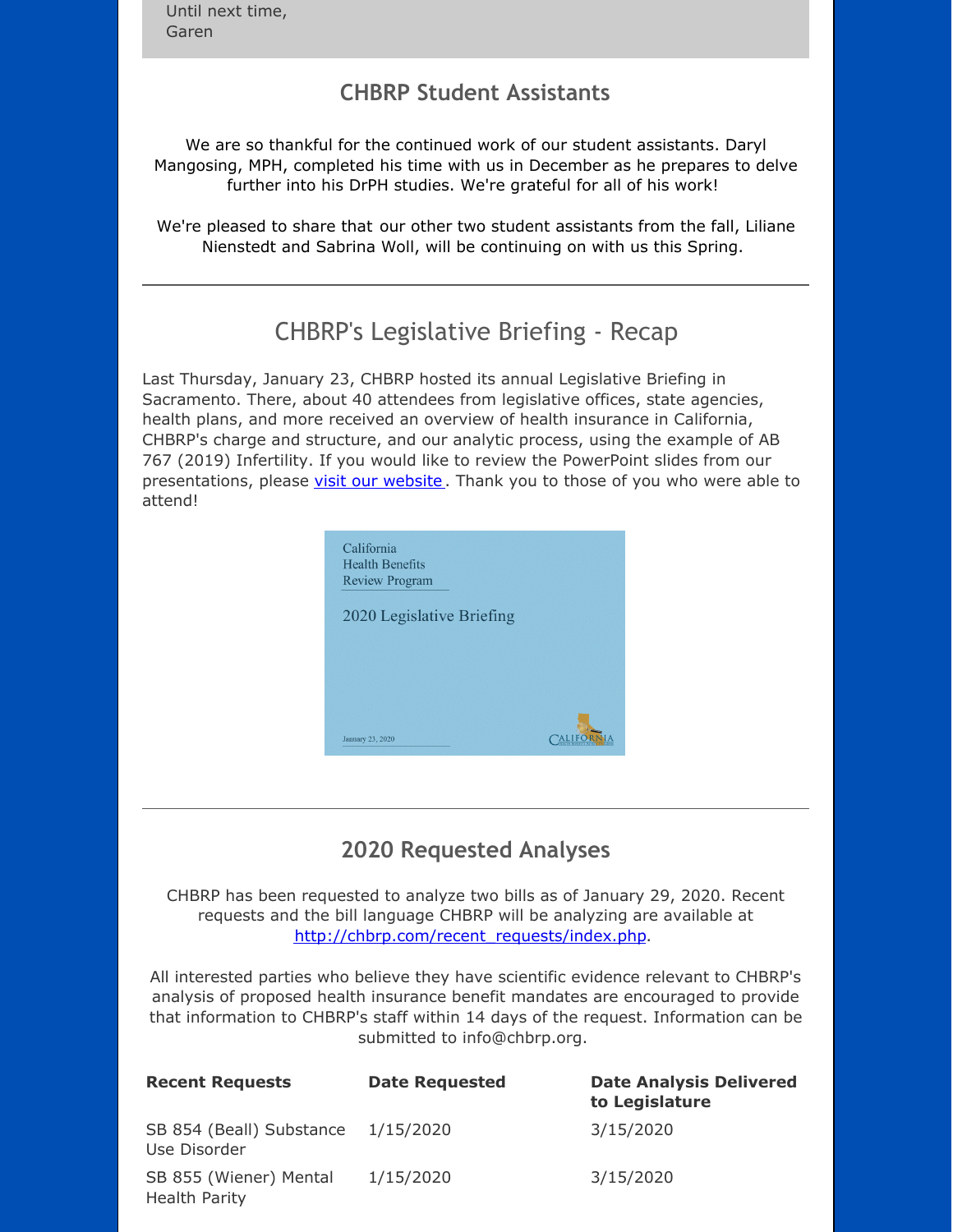## **Newly Released and Updated Resources**

CHBRP is pleased to have released these recent resources:

- **"California's State Benefit Mandates and the Affordable Care Act's Essential Health Benefits: An Update and Overview of New Federal Regulations."** This issue brief provides background on EHBs in California and how they interact with current and proposed state benefit mandates. This brief also describes recent changes to federal EHB regulations and discusses California's options for modifying the selected set of EHBs for 2022. Special thanks to CHBRP's summer intern Jeffrey Rollman for his work on this brief.
- **"Health Insurance Benefit Mandates in State and Federal Law."** This annual resource lists the health insurance benefit mandates in current law known to CHBRP.
- **CHBRP's 2019 Implementation Report.** This report documents implementation of CHBRP's most recent reauthorization, for years 2017 through 2019.

Forthcoming resources include:

- **"Federal Preventive Services Mandate and California Mandates."** This annually updated resource identifies potential overlap between the federal benefit mandate requiring health insurance coverage of some preventive services and California state benefit mandates.
- **Pharmacy Benefit Managers (PBMs).** This forthcoming resource provides a history of PBMs, an overview of how they operate in the US, and relevant state and federal legislation.

All of these documents are available at [http://chbrp.com/other\\_publications/index.php#](http://r20.rs6.net/tn.jsp?f=001aRun3w9pdLm7pHVA6xG_B5XqIXol7jHQPDct8iSxgZ_cuz0YugRQVrAE6cy5fyNuvMHqFkM6xWEJmyly3Xh_wmuceeUblujeFxAYO2tJ_XJO14m4a1d-lD7iIzhkEdgtRJxRccEh7LhhxL_5x4uh-4yMk1I09PRv6Vyr8R0t23w7V4_D6cTqNN2RbGWMC9dz_JI5dMLBjWHmBhbsY_WcMFSUJprc0plTX5iBek8NvruWdRTGwqloqDPjAL2LDO4TVcCr0T5Hnq-i_oq3QPe71R4NhzeYxKBd7lilZ9AfnxpDMa8ZlXaEZNKsaR3hVNa0w7MlDepjd_aAlFSlKsOzWNxnu-asGSR76KdYVYA9nec=&c=&ch=).

#### **Internship Reminder**

CHBRP is searching for candidates for our 2020 Graduate Summer Internship. This paid internship provides graduate students with lots of opportunities to learn about health insurance policy in California, and to meet with CHBRP's stakeholders. If you or someone you know is interested in learning more, please visit the *internship page* on our website for more information. **[Applications](http://r20.rs6.net/tn.jsp?f=001aRun3w9pdLm7pHVA6xG_B5XqIXol7jHQPDct8iSxgZ_cuz0YugRQVrAE6cy5fyNus14radfSxJ-tWc7JTpkzfDAQPoD23pekn79Csy_Gk0xLIhgN6Ssh3LXLM5IcE1JMROJXmiakmW777N70SogjiKr143WwY2eLOy0CWVQBx9l_ob5zkqhAIiTISuiPe_CYKFElnlY7MTNlfOOMS9AYJjZSodkbWhcEvV2696kNnQ_5-FDI97K3gALVJY8aPk_8NbIfi_kQ5bP3CSIT-FuLbuO1X4mWUQFEUvMsb6pHafD2XKHAGxgFt65DSkVaOggRCRQ8GIEvZJU5tFrS5BRWLRvcNnsTcqLOESa9V8vfGBal4S2fi10h-7Oce9dWvJxSeX3-GmeePAYVv1v79H9RMw==&c=&ch=) are due on February 1, 2020.**



**Task Force Spotlight: Michelle Ko, MD, PhD**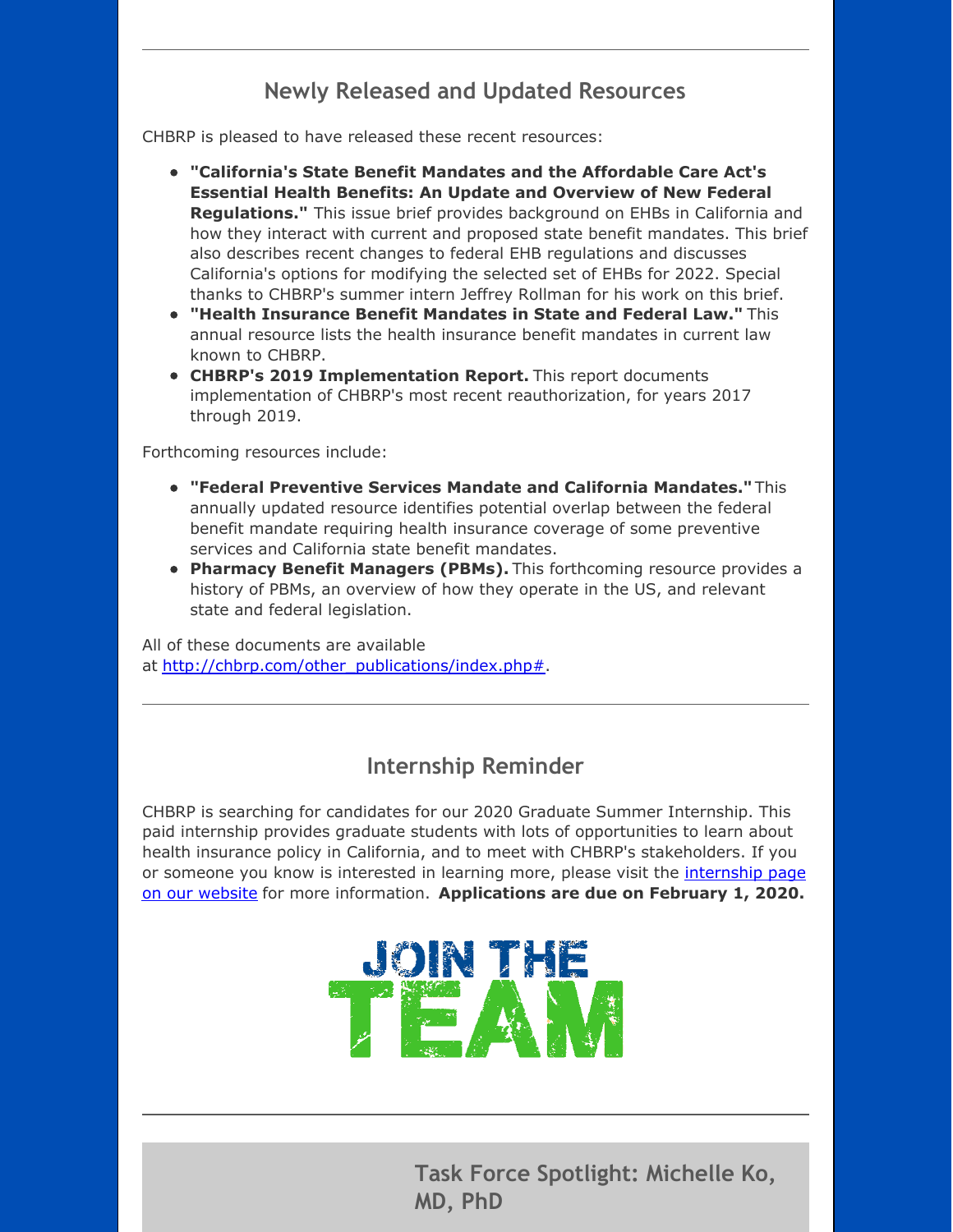

Dr. Michelle Ko serves as an Assistant Professor in the Division of Health Policy and Management at UC Davis, where she is able to combine her passion for research, teaching and public service. Her research interests are quite broad, but the thread that links together most of her work is her passion for addressing health disparities and access to care for marginalized populations.

Dr. Ko received her medical degree at the University of California Los Angeles/Charles R. Drew University Medical Education Program, a program that focuses on training leaders to advance medical practice and knowledge in underserved areas. During her time at school she worked with underserved populations in South Los Angeles. As she notes, it was this early exposure to the different levels at which inequities played out in the healthcare system that made her want to turn her focus on structural policy issues in healthcare. She went on to pursue a PhD from UCLA's Fielding School of Public Health, which she received in 2012.

Currently, Dr. Ko works with the UC Davis Center for Diverse Health Care Workforce and researchers from a consortium of 34 medical schools organized by the American Medical Association to look at the extent to which graduates work with underserved communities. Additionally, she recently completed a qualitative study interviewing primary care physicians about their experiences serving communities in the San Joaquin Valley.

Being a faculty member at UC Davis has also allowed Dr. Ko to work directly on issues of diversity within higher education. What she finds most inspiring about her work are her students - many of whom are first generation students, from disadvantaged backgrounds and historically marginalized communities. She finds it rewarding to be able to introduce them to work in health policy and health services research, as well as supporting them as their interests in the field grow and develop. She founded and directs a program to provide undergraduates with a summer mentored research experience in public health, and serves as a faculty advisory for students in Davis' Program In Medical Education (PRIME), which focuses on training physicians to meet the medical needs of underserved communities across California.

At CHBRP, Dr. Ko serves as a Cost Team Lead. She finds it rewarding to be able to contribute to the legislative process. "It really is a privilege to be in a position where policymakers are directly asking you for your expertise," Dr. Ko notes.

In her career, Dr. Ko is most proud of the work she has done with students: "I want to advance change on the research side, but I also feel we critically need to change the access that people in our country have to gain leadership roles and effect change in health care and in politics," Dr. Ko says. "I am proud of being able to help students from underserved communities achieve their goals of becoming leaders in the health professions."

> **Task Force Spotlight: Sara McMenamin, PhD**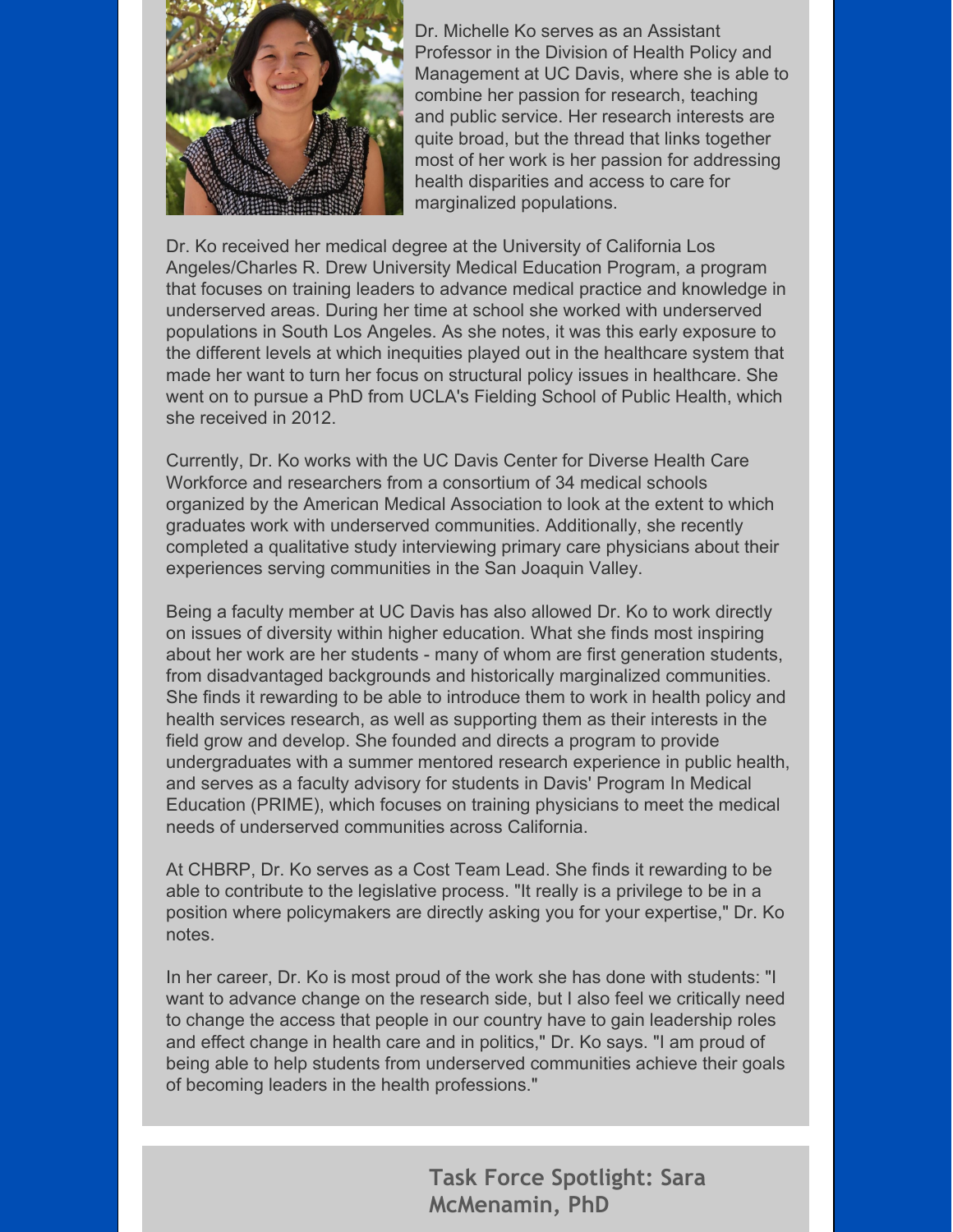

Dr. McMenamin is an assistant professor in the Division of Health Policy in UCSD's Department of Family Medicine and Public Health, and she also conducts research on health insurance coverage for tobacco cessation treatments. Her work played a significant role in drafting requirements for insurance coverage for tobacco cessation treatments that was used in the Affordable Care Act and she has continued to examine how the ACA impacts Medicaid coverage for treating tobacco dependence. Dr. McMenamin loves working with undergraduates at UCSD and giving them an idea of what the health policy-making process is all about. Many of her students

have had no prior exposure to this field, and she finds it extremely rewarding to have a student tell her that they want to pursue a career in health policy after taking her class.

Dr. McMenamin first became involved in health policy at UC Berkeley as an MPH student in Health Policy and Management. She majored in Public Health as an undergraduate at The Johns Hopkins University and has always been interested in health policy. She immediately got involved in work involving health insurance policy and has been with CHBRP for the last 16 years-since the very beginning-and is now the Vice Chair for Medical Effectiveness and Public Health. Her team handles both the medical effectiveness and public health sections of CHBRP's reports, and she supervises a team of analysts who work on the reports as well as writes many reports herself. Dr. McMenamin finds working with CHBRP to be unique and exciting as her work and results are consumed immediately, which is quite different to the other types of academic work that she is involved in where from the time a research question is developed to the time those results are used to make changes can sometimes be several years.

#### View CHBRP's [Newsletter](http://r20.rs6.net/tn.jsp?f=001aRun3w9pdLm7pHVA6xG_B5XqIXol7jHQPDct8iSxgZ_cuz0YugRQVpxU8yuDwbD7Hoa-eQH9DFJXl_rQyS24R01-ODEoN40r3dGrFLIvt-5GW4RjOpkI98J5VTIq26YnWZTaAcfdNEJdnUEJ8I3KEgn91sAI_h_5iKZUG6K3gyYkeCr8bsKA4JTse4__CG6KDhnh4B4q8k66d5NZ6aSr6h5kghn9IcbwAyNgjsS2vNo4JrZSbwiM4rwpj4uZthyc9GHCMLhmYB--idwD01C-FhW2gxfU6Agr5x_IXW6pSWi4NdoYRlL5wq7ov4ALq8jXAijMrrFjIrFwvGhl08q190jIVE09YHZ58AI6ueW7Tc2-tz6neMBN37sWnVeOt1GxVnoVDKGK75U=&c=&ch=) Archive

**Follow us on Social Media!** Get the latest news and updates from CHBRP. Follow us on:

> **[Twitter](http://r20.rs6.net/tn.jsp?f=001aRun3w9pdLm7pHVA6xG_B5XqIXol7jHQPDct8iSxgZ_cuz0YugRQVjjwoI3FsVgkFxze_a_-tk3JKu22l6v7nY8Zw6gyhGI4lUqoy72miCJIHfTpUXO4eljtFUWfyo8fzY8U629BrNctx7WGGPAfsDoUqYhzLnYqDXVEGiKb777SmT4aT-FVUg==&c=&ch=)** [Facebook](http://r20.rs6.net/tn.jsp?f=001aRun3w9pdLm7pHVA6xG_B5XqIXol7jHQPDct8iSxgZ_cuz0YugRQVjjwoI3FsVgkc1FjLlSPK20vpzcXhRF1mNTn_lzOlUQLJIaJMSqxHGOhaEcLHNi_JHw-_GCah2MYsliYvXgqFmrvXRfFvptogbXEDKSO4eYmG6J3WvUNXxwaLEYmQ2AZ7SKV8C6uKBLm&c=&ch=) [LinkedIn](http://r20.rs6.net/tn.jsp?f=001aRun3w9pdLm7pHVA6xG_B5XqIXol7jHQPDct8iSxgZ_cuz0YugRQVjjwoI3FsVgkzyL31Lp44Qf6Y2Ce18E1wpM_hkH8Q-z5urfzIfcbpJeLzdDs3nfu8SPXBUNVVc0EQNm_n3fMbD5EZABk5V2vf2vs2Bk5OPZCWZl26-s0VhfFQQ-LZzrA1KcZH22BNa54Uy2Ab0j9v5zUab5Qw-mCLiV81-yetBWG3sp9lKRG8ls=&c=&ch=)

California Health Benefits Review Program | info@chbrp.org| 510.664.5306 | [www.chbrp.org](http://r20.rs6.net/tn.jsp?f=001aRun3w9pdLm7pHVA6xG_B5XqIXol7jHQPDct8iSxgZ_cuz0YugRQVg3z7Z5OVf5Qjc0ayhX-vsLdHJ--1m4yXUDEW0q_C21Qe3cZk1_u2caaJi-xwYoHPtk5WbRnyeaXzJmo70WK8CEnxhb0_dbhYSw_K7KvZ7L3NSK9wA4W_tTnAU3Hyj4xq7giuXzmLv6RPpatojWQ1pEFWzpfYaU12pzZLA47BqeZ_I85M62safFG4rhOY2Ix3u0DsJ4kK26n9pa1ljwpcFphtnftrAhGE82YvciOCuG4NQS7P8tpcsEdyKaYiTMsQ3rAVfPD6hO0&c=&ch=)

See what's happening on our social sites: